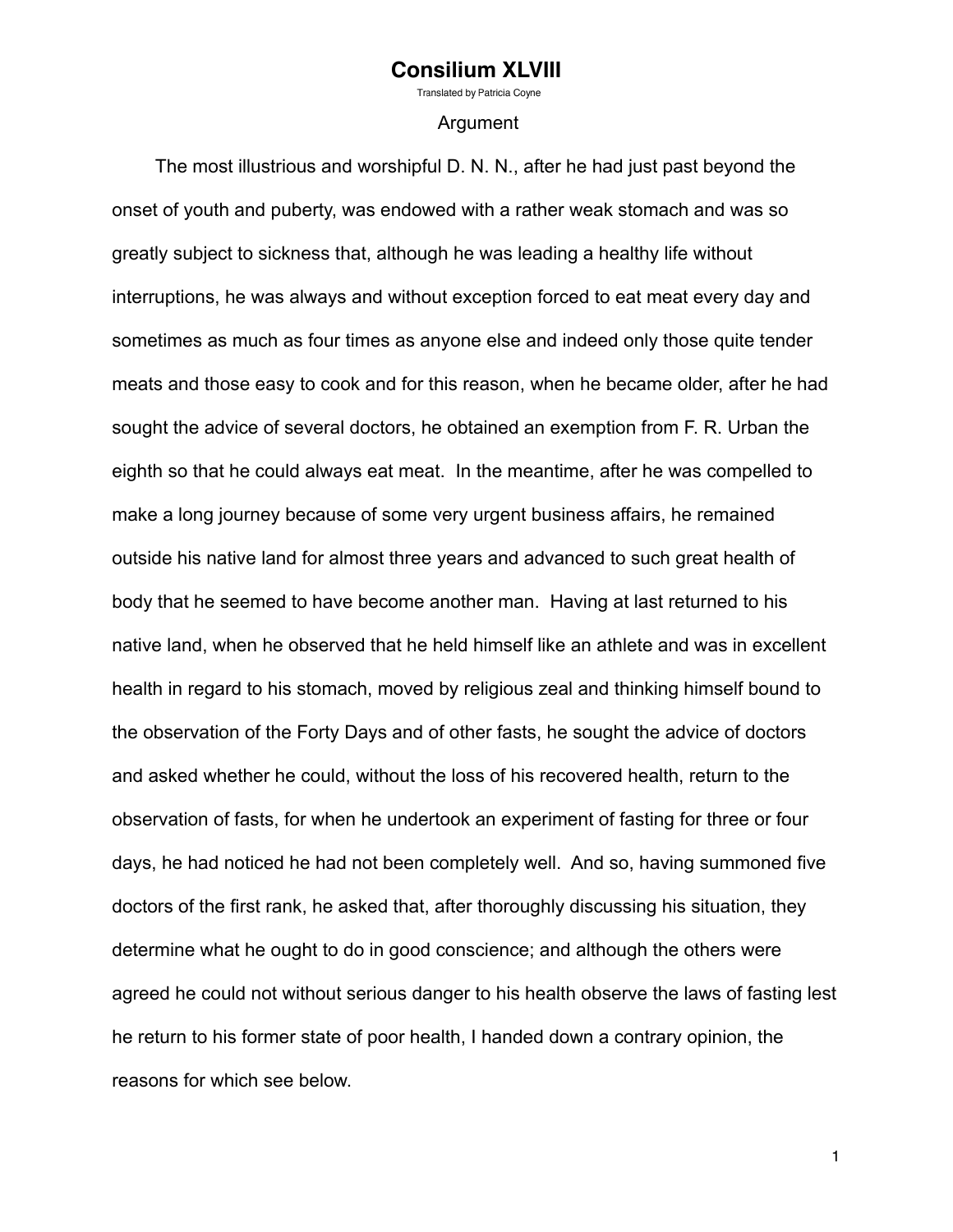#### **Summary**

- 1. Faults which are natural cannot be removed.
- 2. From a change of air bodies clearly and perceptibly receive changes.
- 3. To what extent a change of age is beneficial in overcoming long-lasting and contumacious diseases.
- 4. For strength increases with exertion and exercise.
- 5. Sloth weakens the body, exertion strengthens it.
- 6. Faults arising from happenstance are more easily removed then those stemming from nature.
- 7. Incurable diseases are sometimes cured by only a change of air.
- 8. The flesh of the turtle is difficult to digest and is melancholic.
- 9. Worry drains a man and makes him weak
- 10. The air of our native land is naturally more friendly to us than the air of a foreign land.
- 11. A change of air may be advantageous to some and injurious to others.

**1**. Not without strong reasons for so determining did my colleagues express the opinion that the most illustrious gentleman should not be obliged to observe fast days, even if at present he is known to be in excellent health; first because, although from a journey and from a change of air he may seem to be endowed with an excellent constitution and to be in good health in respect to his digestion, yet on the grounds that a weakness of this same digestion is natural to him and he has in addition a certain intolerance and natural contrariety to fish and other foods which we usually consume on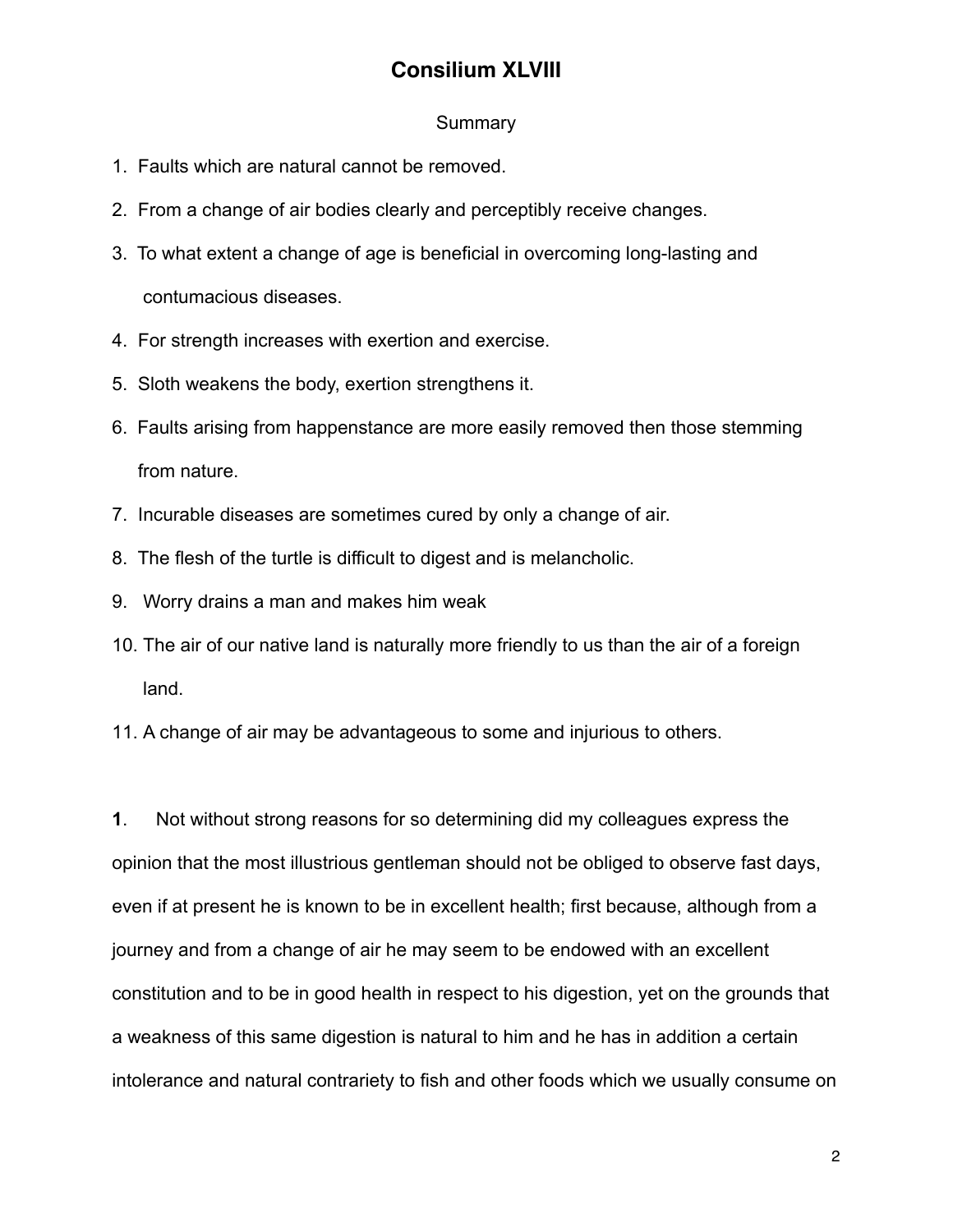fast days, it is thus certain the symptoms cannot be removed since they may recur at the slightest opportunity as experience had already demonstrated, for faults which occur naturally cannot be removed and so a reasonable fear arises that from the observation of fast days he may once again return to his former and natural weakness and again be compelled always to lead the life of an invalid.

 Moreover, since this most illustrious gentleman is living in a healthy state right up to this moment because of the regimen of food which he observes and it may be agreed that his strength is satisfactory, with his problems it will be entirely against medical precept to force him to another regimen of nourishment, since that is the way which brings him soundness of health without any alteration; for it must not be said in his case that he acquired greater strength and has done better in regards to his digestion than he had done previously because of a change of air and his journey, but much more that this has happened to him from observing a regimen of nourishment and from avoiding consuming any of the foods which disagreed with his digestion and from which, for this obvious reason, he was not able to nourish his body, and thus, however often he used these foods, although he always selected the less harmful, he relapsed into perceptible weakness, with the result that although he employed the utmost diligence in order to accustom himself to them, yet never did this happen as he wished and never was he able to overcome that natural intolerance which he had been given to such foods; and he is also able to demonstrate more than sufficiently that he still retains this intolerance since he has gained new proof concerning this matter, about which in the report. My colleagues said, as mentioned above, that it is to be feared that when in the future this most illustrious gentleman is compelled to remain in his native land, in which he has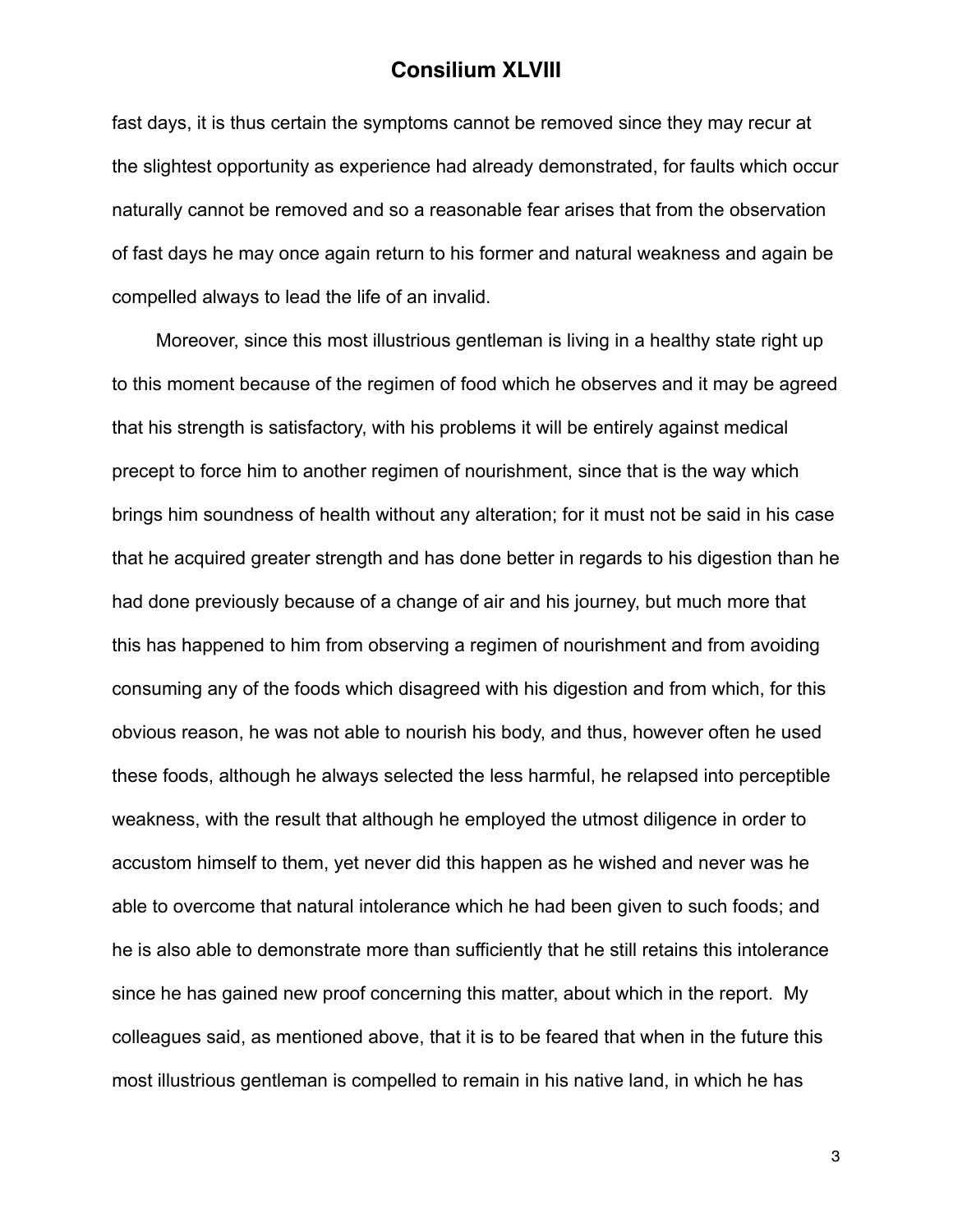shown he does not do well even if he uses a very healthy diet which is both in accord with his nature and demanded by his health, he may fall all the more easily into his former weakness if he returns to the observation of fast days; because just as his native air, at other times very inimical to him, was always able to harm his strength and his digestion when combined with less excellent food, so foreign air, much more beneficial to him, was able to help his strength and his digestion when combined with a proper regimen of nourishment, and just as from the change of his native air into foreign air he changed the constitution of his body into a much better and stronger one, so from the exchange of foreign air for his native air it is to be feared that he may return to his previous state of bodily health, and thus according to their excellent judgment he must take care not to be lacking in his regimen of nourishment, which might very easily happen if on fast days he is to be compelled to use foods incompatible by nature because of which he subsequently may be rendered completely unfit for the good works from which he is always accustomed to abstain.

**2.** They added that it is certain that from a change of air, especially from air in which one has remained for a long time to air from which one has been long absent, bodies perceptibly and clearly receive changes both for bad and for good, as is noted by *Hippocr. in lib. de octem. Par. num. 3. alibi, and by Cornel. Cels. lib. 1. sua Med. cap. 3. & by Lucret. lib. 3. de Rer. nat. as here.*

*Nonne vides etiam caeli novitate, & aquarum Tentari procul a patria quicunque domoque Adveniunt? [ Surely you see also how a new climate and waters affect those who travel far from home and native land?] \*Translator's note: this quotation is found in De Rerum Natura, Book 6, line 1103.*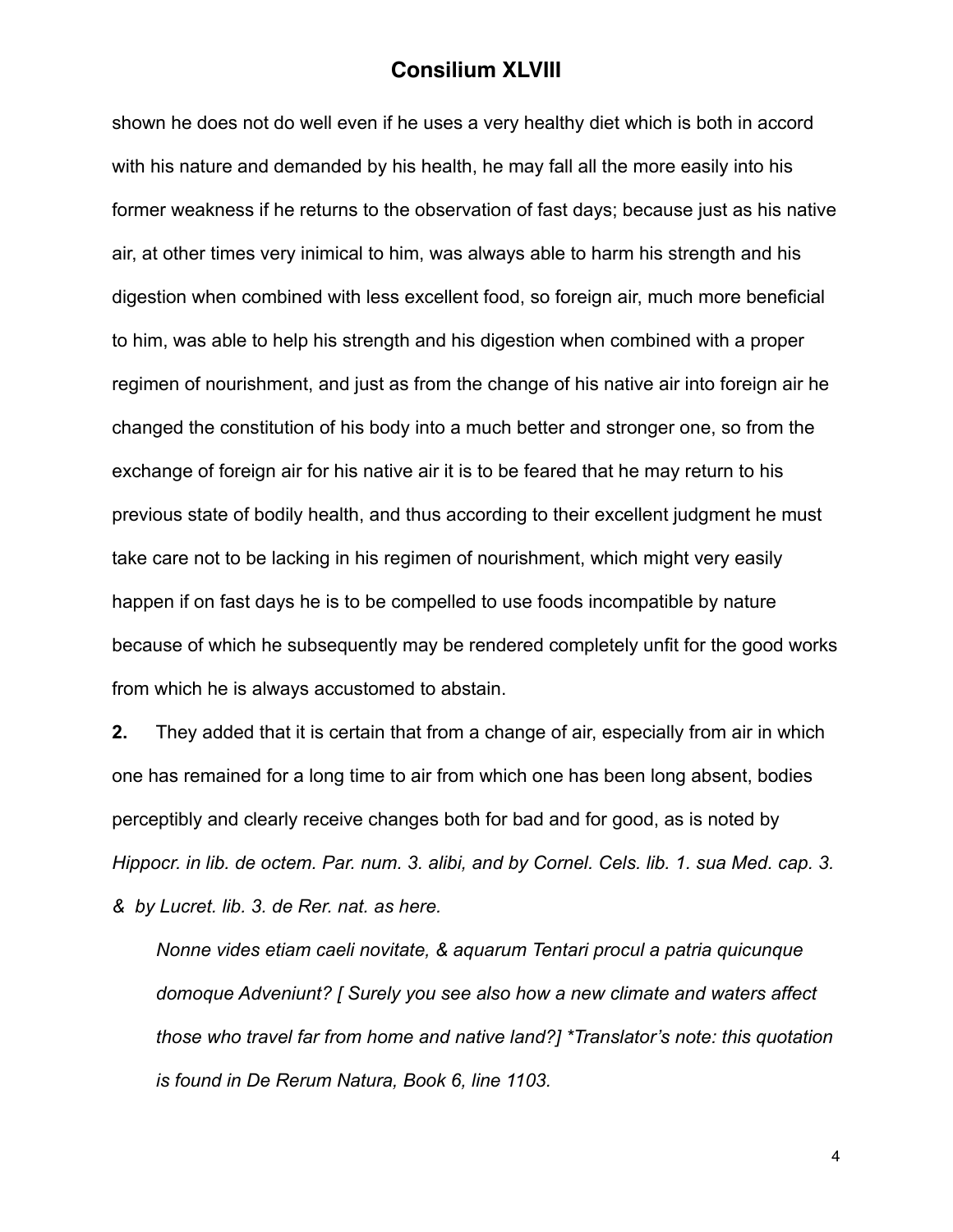This is not only true in the case of a change from better air into worse, but also in a change of worse air into better, as is clear from the words of Celsus himself. Therefore, just as a change into good air brought about the greatest benefit to the health of the illustrious man, so we ought to be more certain that a change to bad air is going to bring evident harm, for if even a change into the good is harmful, how much more will a change for the bad be harmful? But, if to this same change from good air into worse is added a change from more excellent food to less excellent, we will quite certainly propel him into inevitable danger to his health, I may even say to his life. Therefore, this seems enough to excuse the most illustrious gentleman from the observation of fasts since the danger arising from this observation, according to what has been said above, is certain and very clear.

**3.** But in truth, not being satisfied with all the previously mentioned arguments brought forward for the opposite opinion, I thought the most illustrious gentleman, in order that he might pursue his devotion to his religious observances, could safely and with no noteworthy danger satisfy the obligation of fasting and abstaining from meats and other foods forbidden on fast days by the church by eating other available foods; provided that moderation is employed, on the grounds that, in the first place, the most illustrious gentleman not only benefited, as is supposed, from his journey, from a change of air and from maintaining a regimen of food by abstaining from fish and other foods proper to fast days, which at other times seemed especially harmful to him, but also from a change of age which may be of considerable benefit in overcoming and conquering long- lasting and contumacious illnesses, as even those who reverenced medicine from its first beginning recognize and which is evident from the example of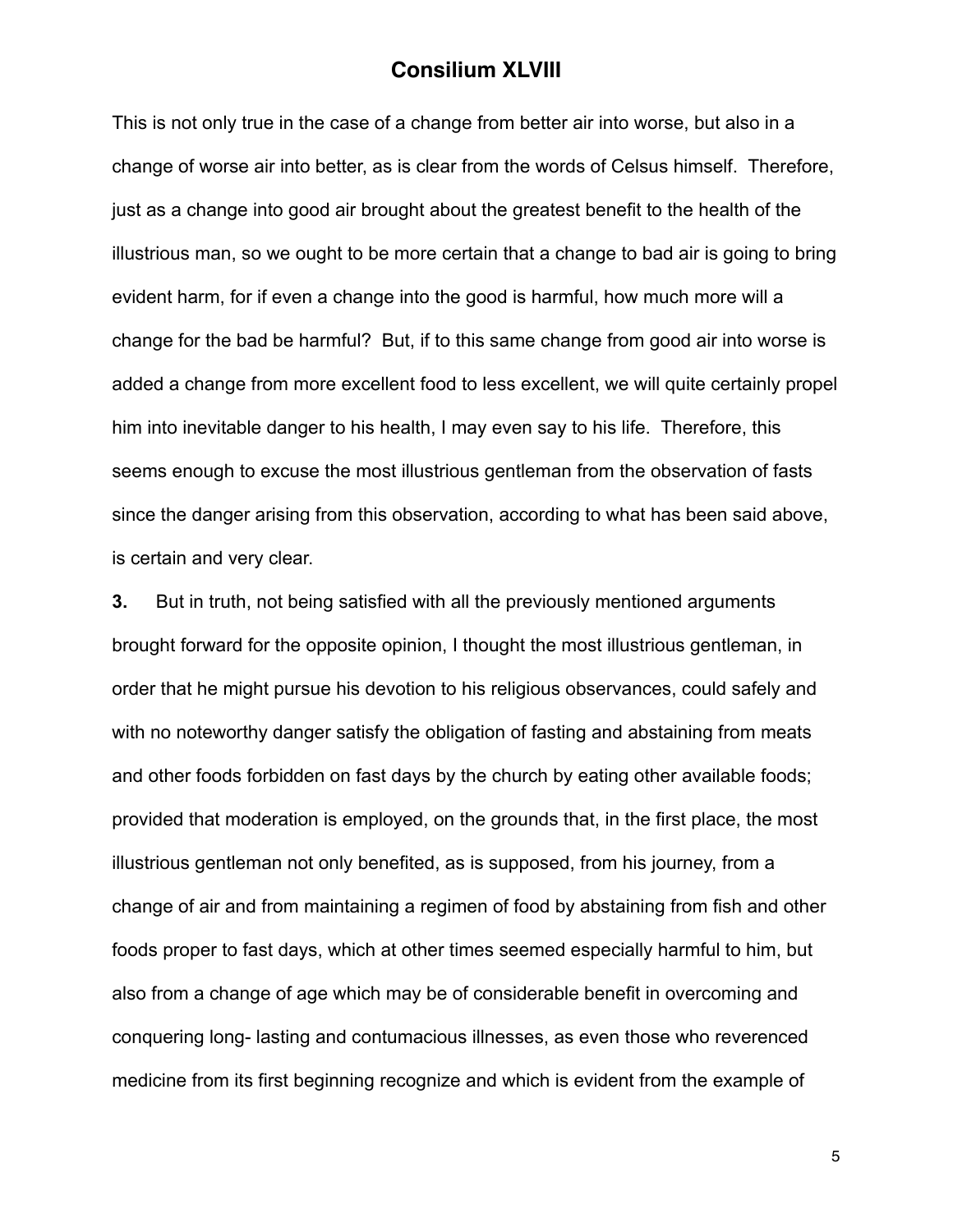epilepsy and other such very puzzling diseases which in particular are banished by a change of age according to *Hipp. sententiam Aphor. sect. 3. num. 28. & sect 5. Aphor. 7. ubi Gal. in comm.* and so although hitherto he was troubled in the more fiery ages, in youth, of course, and in the age of maturity and virility, yet now as he hastens to old age, from a change of constitution it has happened that he has sufficiently regained the health which earlier dispositions disturbed with their excessive heat: for at an earlier age he burned with so much heat of the liver that he was given too cold a stomach, with the liver absorbing and attracting all heat so that he could not even consume food which is very easily digested; more than this, the heat of the liver, which was very excessive and degenerating into the abnormal, was dispersing the better emissions of the stomach and of the other parts so that the processes of digestion operated very poorly and in his illness every day he fell into a worse state and so he seemed to become even weaker and to become wasted in his more solid members because his body was denied its due nourishment.

**4. and 5.** To these considerations must be added the exertion experienced on a journey, especially a very long journey as his was, for from exertion and exercise strength increases. In this there is vigor of the body, *Hippocr. de Aer. aq. 7 loc. num. 54.* and this is excellent in this situation, because as likewise *Hipp. lib. 2. de diet. num. 24.* exertion makes dry and makes the body robust, to which opinion is joined in agreement *Cels. lib. 1. sita Medic. cap. 1.* who says inactivity weakens the body, exertion strengthens it, the former brings an early old age, the latter a long period of youth. It is not to be wondered at, therefore, if the most illustrious gentleman, from the many and unaccustomed exertions undertaken on his journey and in carrying out the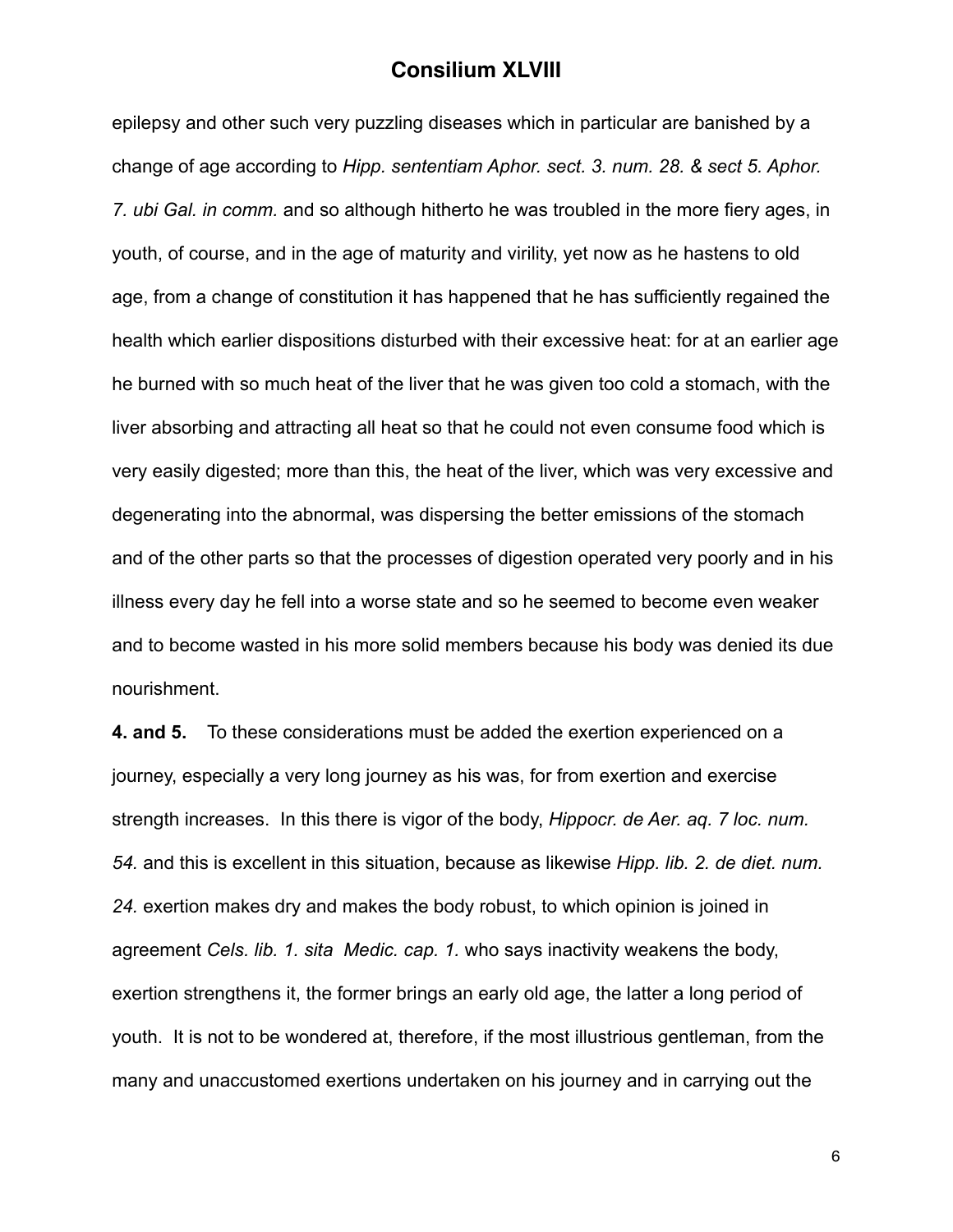tasks which had to be accomplished, acquired a greater firmness of body and recovered his strength, where previously from ease and inactivity he was so feeble and weak in his bodily functions that he could not even walk abroad with sufficient safety and so he took no exercise of any kind. And it should not be said that this lack of exercise could have come about because he was of thin appearance and so desiccated that he seemed to come close to an extreme emaciation, since this emaciation and thinness of his body came about not so much from excessive heat as from the fact that his body was in no way being nourished as was necessary. Moreover, from exercise he reported two very great benefits, first the fact that as his humors had been removed with his excrement, his natural heat escaped more easily since it was less hindered in performing its proper functions and as a result it was even able to overcome the abnormal heat and could carry out any digestive processes more efficiently and more easily, even as his limbs too, which had previously been denied their due nourishment, were made stronger by their own natural heat and afterwards were able to draw to themselves the required nourishment and his body was able to put on weight and bring itself into a much better condition by causing a more vivid complexion and more liveliness of spirit. All these things seem so evident that we are compelled to affirm as true that the weakness of his stomach and the thinness of his whole body and the other conditions which he suffered in earlier periods of his life he suffered not from a weakness of his nature, but rather from weakness which befell him, since at other times by nature he has been given his own strong and vigorous elements**.**

**6.** Nor do they affect any argument which is brought forward to the contrary, and what is first assumed, namely that the most illustrious gentleman has been endowed by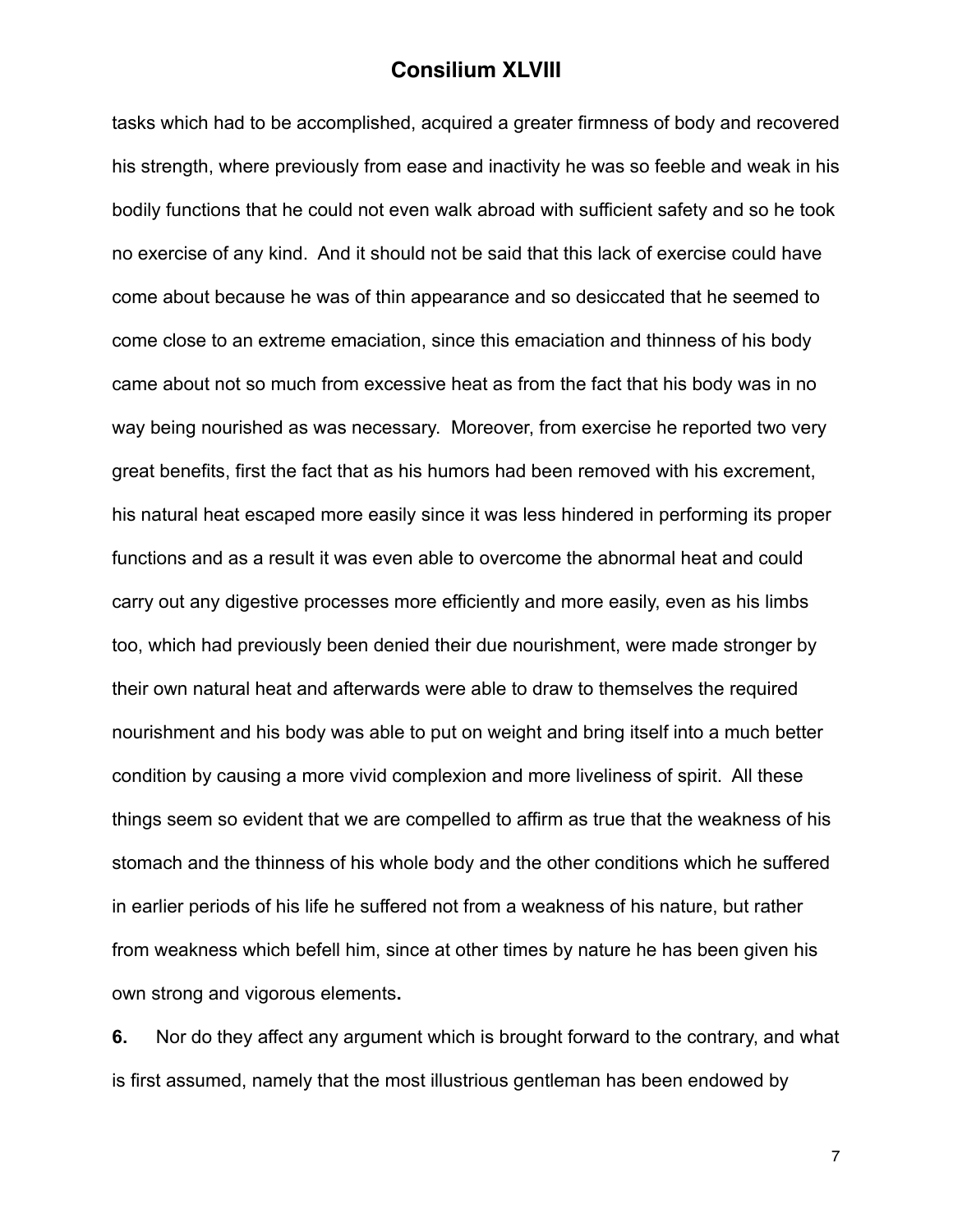nature with a less than laudable constitution, not just in respect to the weakness his whole body, but especially in the weakness of his stomach, is not wholly true because although this weakness did appear after puberty, as has been stated, yet in his childhood right up to his fourteenth year he had an excellent constitution and such a strong stomach that he even tolerated very well the digestion of great quantities of food and he never suffered stomach pains or any other problems originating from his stomach, as he himself has given witness, not withstanding those arguments to the contrary which my colleague, his family doctor, brought forward when he persuaded the gentleman and his other medical colleagues to his own opinion. From mischance, moreover, when his heat increased as he aged and with his original moisture decreasing gradually, from errors made in his regimen of nourishment and especially on account of the studies to which he devoted himself incessantly and diligently and beyond a suitable period of time, he began to suffer badly in his stomach, to have a poor digestion and to emit very many belches from his mouth which were sometimes acid tasting and at other times also foul smelling, and he considered it necessary to act more cautiously in his regimen of nourishment and because he knew from experience that he clearly suffered great harm from fish, oil, salted foods and other foods used on fast days and that he suffered likewise from eggs no matter how they were cooked, even poached or able to be sucked up, he was compelled always to turn to the use of meats, as has been stated, although he was forced to select the more tender and easily digestible meats and to consume them in small quantities. From which it appears very clearly that he had not suffered from the moment of his birth and because of his nature all those symptoms which had forced him always to eat meat, but that they befell him by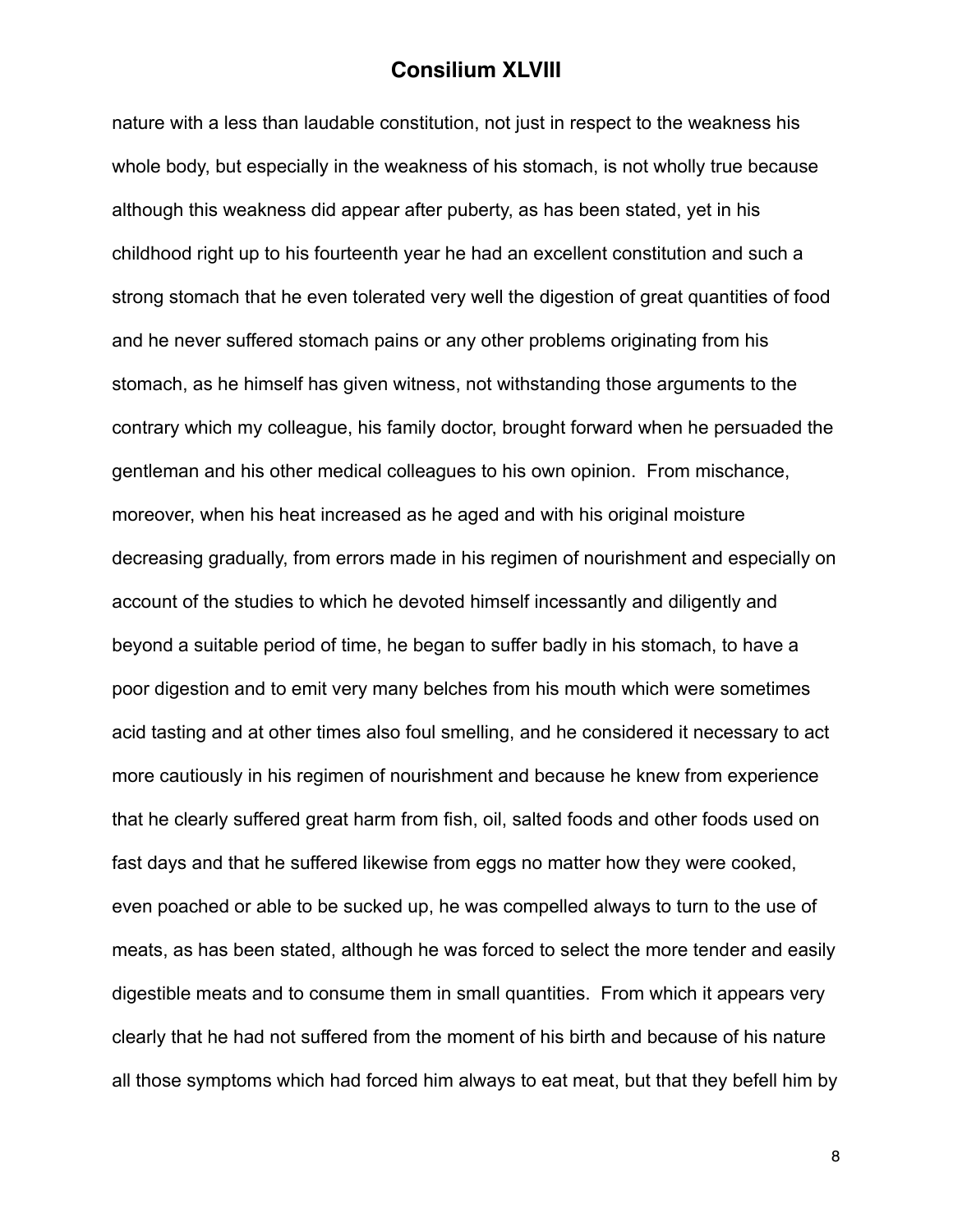mischance, and finally that these problems ended because of a correctly altered regimen of nourishment, because of the previously mentioned change of air, because of the change from inactivity to exercise, because of his devoting himself more sparingly to his studies and only at the required and appropriate times and indeed by sometimes completely omitting them, and that after this was done he recovered the earlier and natural vigor which had been granted to him by nature from his birth; for which reason we have no cause to fear that these same conditions may recur from the observation of fast days and indeed, since conditions which happen by accident are more easily removed than those which are innate by nature, it must be stated that the most illustrious gentleman, who for the most part has already overcome those symptoms with which he was afflicted, will, if caution is employed, very easily overcome those which remain, if indeed we perceive any have still remained, and it is very unlikely that we need fear that he may return to his former state of ill health.

**7.** To the argument, which is added, that the most illustrious gentleman has made such great progress in his health from observing a regimen of nourishment consisting of abstaining from fish and from other foods injurious to him, the response is that this argument easily proves to be false for the reason that he had made use of this regimen of nourishment in his native land for many years and yet he was always troubled by the same conditions, therefore, since he made no progress in this matter during a long period of very many years, it must be said that he recovered his health not for that reason but from another new and obvious cause; and since in this case the new causes included such evident ones as a long journey, exertions, a change of air, and other reasons of this kind, any one of which in itself may be considered very efficacious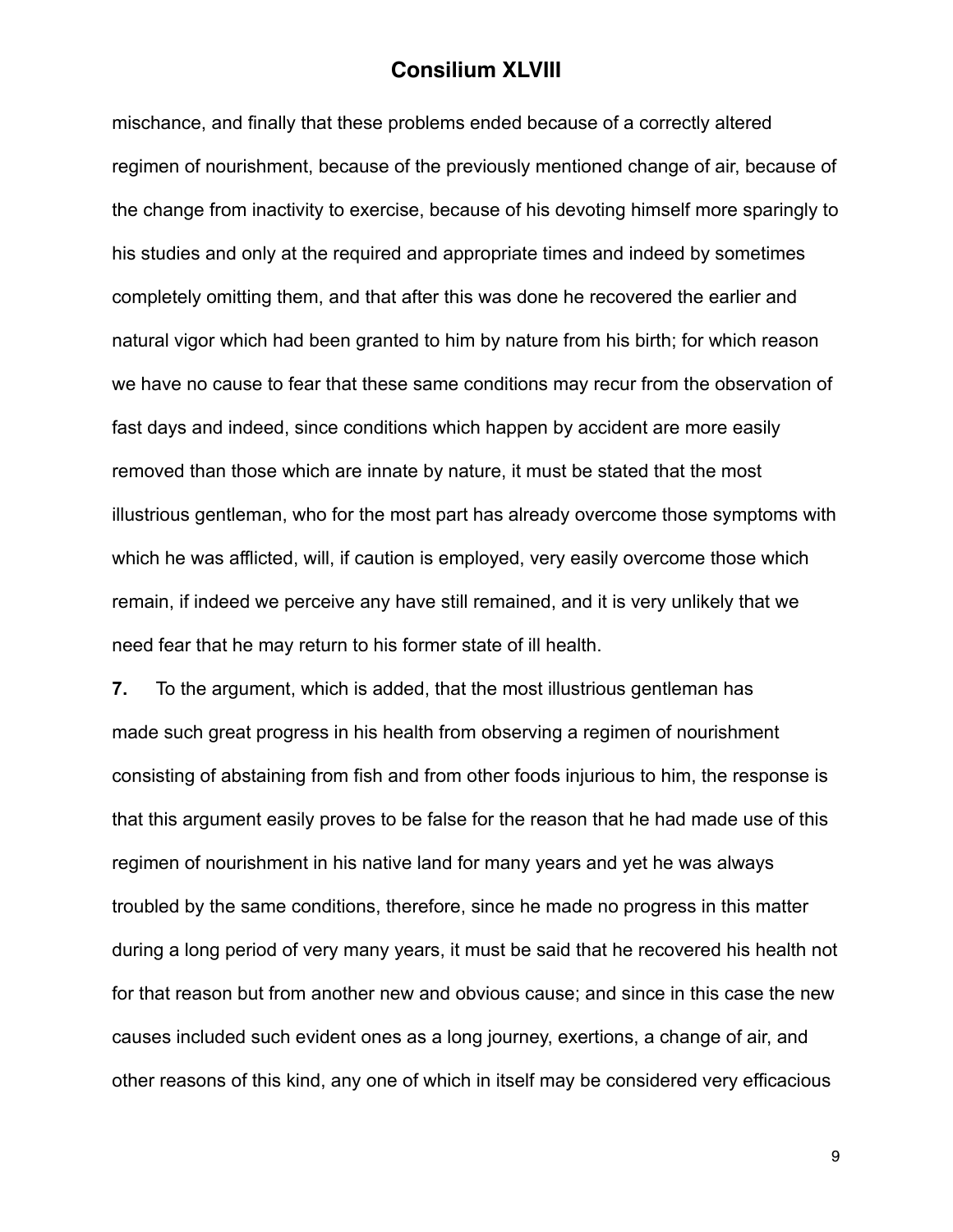in overcoming long-standing and contumacious maladies, it must be admitted that he has advanced so much in health because of these advantages and not on account of the observation of a regimen of nourishment which elsewhere had brought absolutely no benefit over such an extended period of time; therefore, a change of air by which alone incurable diseases are sometimes cured brought very great changes and also the fact that he was engaged in considerable exertion, for as *Hippocr. lib. de Nat. hum. 17. & lib. de flat. num. 2. said longstanding illnesses are overcome if a person given over to idleness is compelled to exercise or on the contrary if a person exhausted by too much exertion is allowed to rest.* If a change of constitution, which arises from a change of age because of which the departure of heat has been abated, is added to all these causes, we will very clearly see that the abstinence from the foods of the Forty Day fast which he observed for such a long period of time played a very small, indeed, probably no part in the recovery of the health of the most illustrious gentleman.

**8 and 9.** And there is no greater truth in the argument that the most illustrious gentleman had a natural intolerance to and incompatibility with fish and other foods used on fast days, indeed he freely admits this statement and affirms that before puberty he enjoyed these foods freely and without harmful effects and that he would not be averse to them at the present time if he were not afraid for his own health, indeed he also promises he will admit them more willingly than meats, and so it seems that he must be allowed without fear to use them whenever it is necessary. It is of very little concern that we have been informed through an experiment made by eating fish two or three times alternately that he still retains the same intolerance which he is supposed to have had by nature, since if all the evidence is considered correctly, we shall see most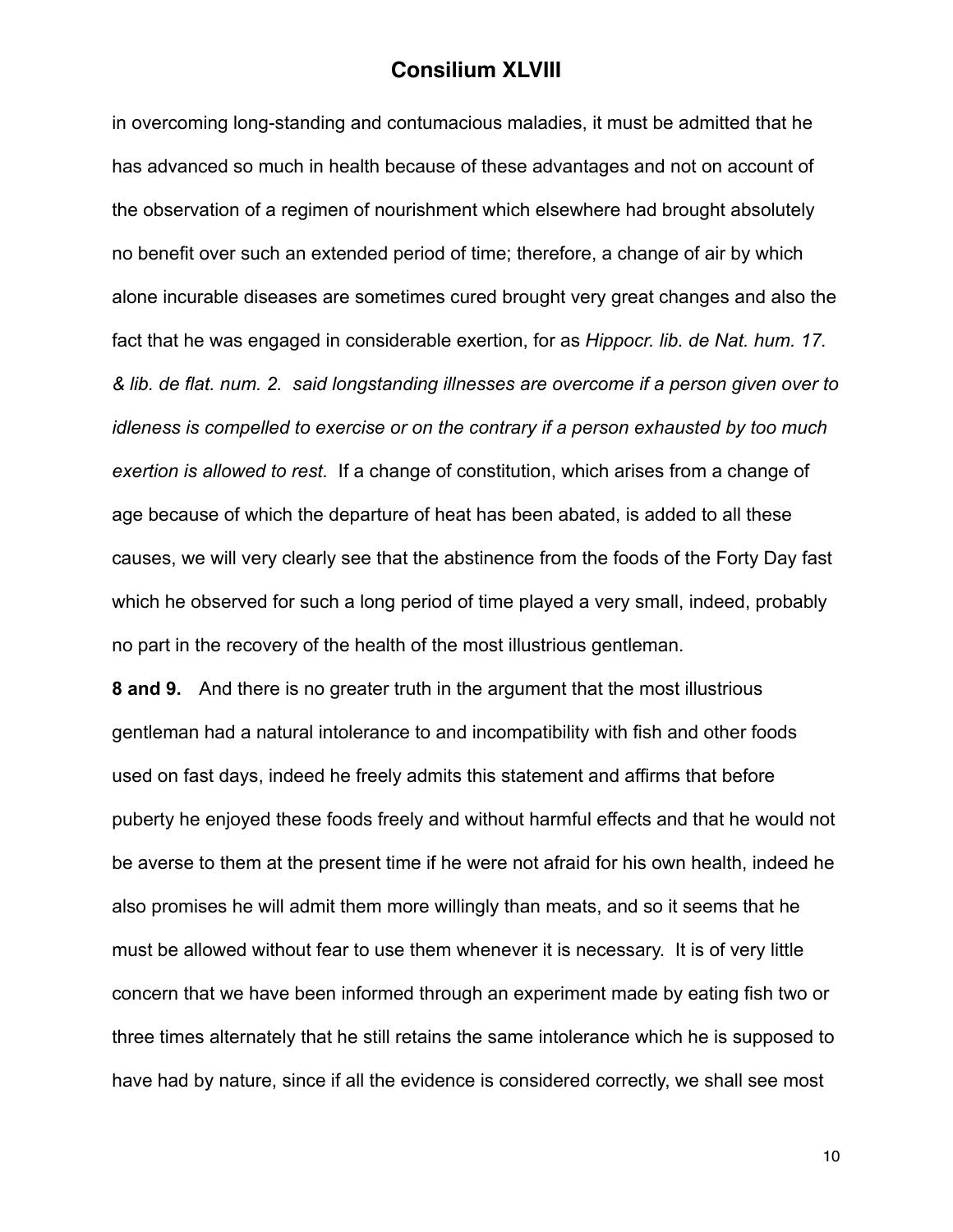clearly that fish have not been the reason he had problems with his stomach, but rather the cause is an excessive abundance of food and especially of those foods which by their very nature cause distress to the stomach of any person whatsoever, such foods as fungi, oysters and turtles, which he has consumed in copious quantities as if they were excellent foods, although by their nature they bring melancholy and provide debased nourishment and when cooked they are very troublesome; in addition to which, on those very same days he had been entangled in many cares and involved in the most serious business affairs which drain the body and make it weak as *Hippocrates testifies lib. 2 de Diaet. num. 26.* On these occasions he had been compelled by the food to leave the house immediately and to take a rest from the perusal and undertaking of arduous affairs, which bring great harm to the stomach and produce a situation not conducive to the digestion of food, a fact which we explain at length, although it has been noted more than sufficiently and is proved by daily experiences. **10.** Moreover, the fear expressed by my colleagues is an empty one, namely their fear that because of his return to the air of his native land which he has always found dangerous to him, especially since for three years he had become accustomed to such excellent air, when there is in addition a less excellent regimen of food, he has fallen once more into his former condition and previously experienced ill health and even into a much worse state, since it cannot be denied that the air in which he spent the aforementioned period of three years is more excellent and more healthy than his native air; yet on two counts it must be said and certainly must be hoped that he is going to prove to be more healthy in his native air. First because, now that he has recovered his strength and his vigor, he is able easily to overcome the harmful effects of his native air, if indeed this is the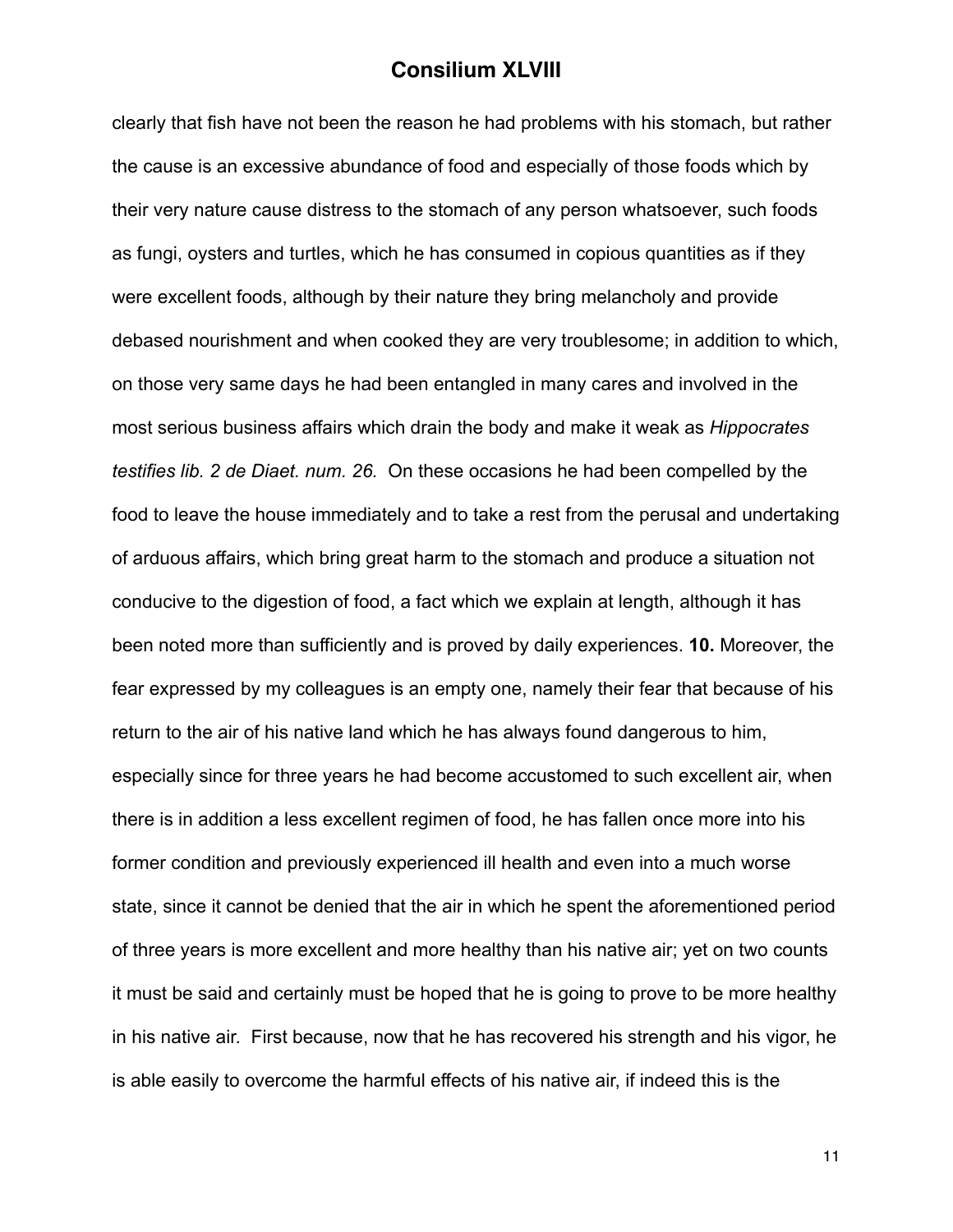source of his difficulties, so that he suffers not even the slightest harm; moreover, there is absolutely no truth in the assumption that there are harmful effects, since he lived in this same air in a state of health until puberty and he did not become ill from the bad quality of the air but from other causes, as has been pointed out previously; in addition to this, the sympathy of one's native air has a certain latent energy on account of which it is accustomed to be always more friendly to our nature than to any other, even if it is not naturally very excellent; this does not occur by reason of the mildness of the air, as *Fortun. fidel. lib. 1. de Relat. Med. cap. 2 shows. but, as I have said, because of a* certain harmony and sympathy which it has with our nature. Secondly, because when he practises a different way of life and makes a change from a leisurely and inactive life in which he is accustomed to no exertion and exercise to a more industrious life, one fatiguing him with exercise, he will be freed from his increasing debility and will conquer all illness, according to the opinion of Hippocrates cited above. Thus if we should fear any harm because of the observation of fast days, from the better health already confirmed and from his more robust strength there should be no doubt that it will be overcome. 1**1**. And indeed it must be said that the argument that a change from better air to worse is dangerous and on that account that this danger ought not to be increased by a change of better food for worse has no place in our case, since changes of air of this kind usually produce illnesses at the time when bodies are weak and cannot sustain the adverse affects of the new air because of their debility, but when bodies have innate strength, the same change can in no way be prejudicial; change plays a much greater role in a change from foreign air into the air of the native land, which although it is